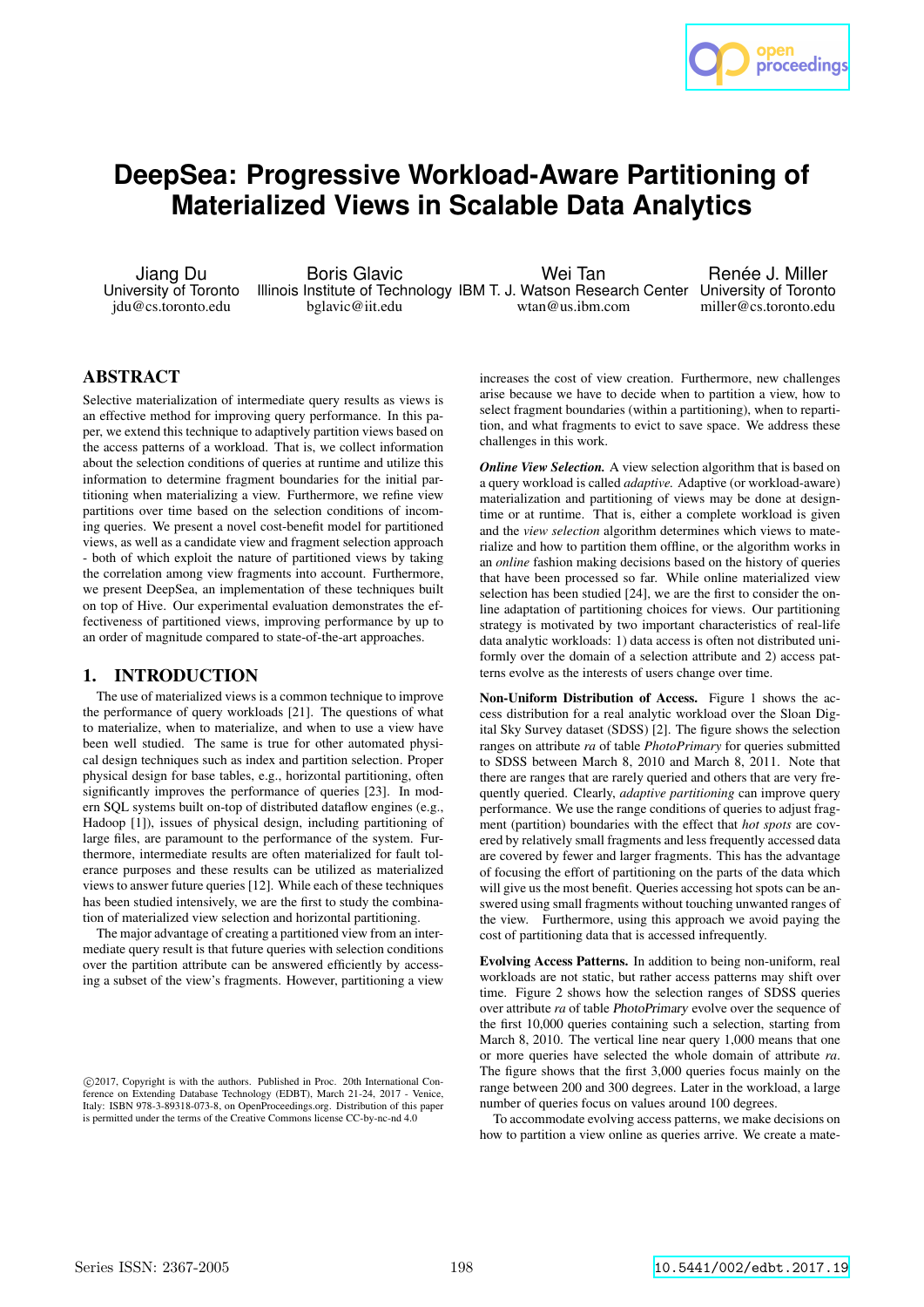

Figure 2: Evolution of selection ranges on SDSS

rialized view with an initial partitioning once we have determined that there is enough evidence that the creation of the view will benefit the current workload. We *progressively* refine fragment boundaries based on the selection conditions of incoming queries. Our progressive partitioning, coupled with a cost-based view and fragment eviction policy, allows us to adapt to evolving workloads. A view's competitiveness according to this cost model is based on its observed *benefits* (an estimate of the runtime that would have been saved if the view were to be materialized), its *creation cost* (the runtime overhead of materializing and partitioning the view), and its *storage size*. Importantly, we apply a decay function to timeout view benefits over time. This ensures that after a shift in the workload, views that are no longer useful for the current access pattern will eventually be replaced with views that fit the new pattern.

*Partitioned Materialized View Pool Size.* Typically, the storage space allocated for materialized views is not unlimited. We analyzed a BigBench workload [13] and found that if we materialize all intermediate join results as views, the total storage required is four times the size of the BigBench base tables. Of course, for evolving workloads, the number of materialized views and fragments would continue to increase and not all views will continue to provide a benefit to queries. Jain et al. [20] show the importance of a good *view selection strategy* for real-life applications: the savings that can be achieved with a small materialized view pool are similar to the savings that can be achieved with a large pool size as long as a good view selection strategy is applied. An important benefit of partitioned views is the finer granularity of control on view and partition selection: we can individually evict the fragments of a partitioned view that are unlikely to be used in the future.

*Correlated Fragments.* Given a finite amount of space for storing views, we present a novel strategy for selecting what fragments of a view to keep. Typically, decisions on whether to keep or evict a view are made independently for each view [15]. However, the benefits that different fragments of a partitioned view provide to a workload are not independent of each other. Returning to Figure 1, observe that ranges which are accessed often (ranges with many *hits*) tend to have neighbors with many hits (which are also accessed often). We find similar patterns for other attributes of different SDSS tables: parts of the domain of an attribute that are close to hot spots have a higher chance of being hit in the future than parts that are further away from hot spots. We present a new probabilistic model based on this correlation to determine when a fragment of view should be evicted. Our model treats a hit to a fragment as

a sample from a probability distribution. We determine the normal distribution that has the maximum likelihood to have produced the sample and use this distribution for fragment selection.

*Overlapping Fragments.* Figure 2 also hints at a common pattern for selection ranges. A partition containing a few large fragments (for cold spots) and several small fragments (located at hot spots) may work well for some time, but as the workload evolves, there is a need to split a large fragment as additional queries begin to access it. This split incurs high write cost for repartitioning because if a fragment is split, its whole content needs to be read and written to disk. We present a solution that permits overlapping fragments. Rather than reading and writing the large fragment, we create a small fragment that overlaps the large fragment.

#### Contributions. Our main contributions are as follows.

• *Progressive, adaptive partitioning of materialized views.* We propose the first algorithm for progressively partitioning materialized views that adapts online to changes in a query workload.

• *Exploitation of fragment correlations*. Based on our study of real-life workloads, we present a novel cost-benefit model for view fragments and candidate selection that takes the correlation among fragments of a partition into account.

• *Overlapping fragments*. We allow overlapping fragments and show that they can reduce the cost of view creation especially over evolving workloads.

• *DeepSea*. We present DeepSea, an implementation of our techniques in Hive [27].

• *Evaluation*. We demonstrate DeepSea's effectiveness using a query workload modelled after a real workload from SDSS [2] and workloads from BigBench [13].

The remainder of the paper is organized as follows. We discuss related work in Section 2, introduce preliminaries in Section 3, and formally state the problem addressed in this work in Section 4. We give an overview of our approach in Section 5. We then present how to select view candidates in Section 6, how to select what to materialize and how to partition in Section 7, and how to answer queries using partitioned materialized views in Section 8. Afterward, we discuss the implementation of DeepSea in Section 9 and present our experimental evaluation in Section 10.

#### 2. RELATED WORK

There are several lines of work related to our approach: answering queries using views; reusing intermediate query results; (online) self-tuning techniques for physical database design; database cracking; and semantic caching.

Answering Queries Using Views. Answering queries using materialized views has been studied intensively [3, 21]. Given a set of views and a query, computing the least expensive plan for the query using the views is computationally hard, because query containment checks are required to determine whether a query can be computed from a view. Query containment for bag semantics (SQL) is undecidable, even for restricted query classes (union of conjunctive queries). As a consequence, practical approaches for *logical matching* (i.e., determining whether a view can be used to answer a query independent of the query syntax) usually apply sufficient conditions for matching that are decidable or even in PTIME [14, 29]. Goldstein and Larson [14] present a lightweight algorithm that is integrated with a transformation-based optimizer and uses a cost model to determine the best rewriting. We have extended this approach to support matching fragments of partitioned views.

Reusing Intermediate Results. Although materialization has been studied extensively for relational databases [3, 16, 21], distributed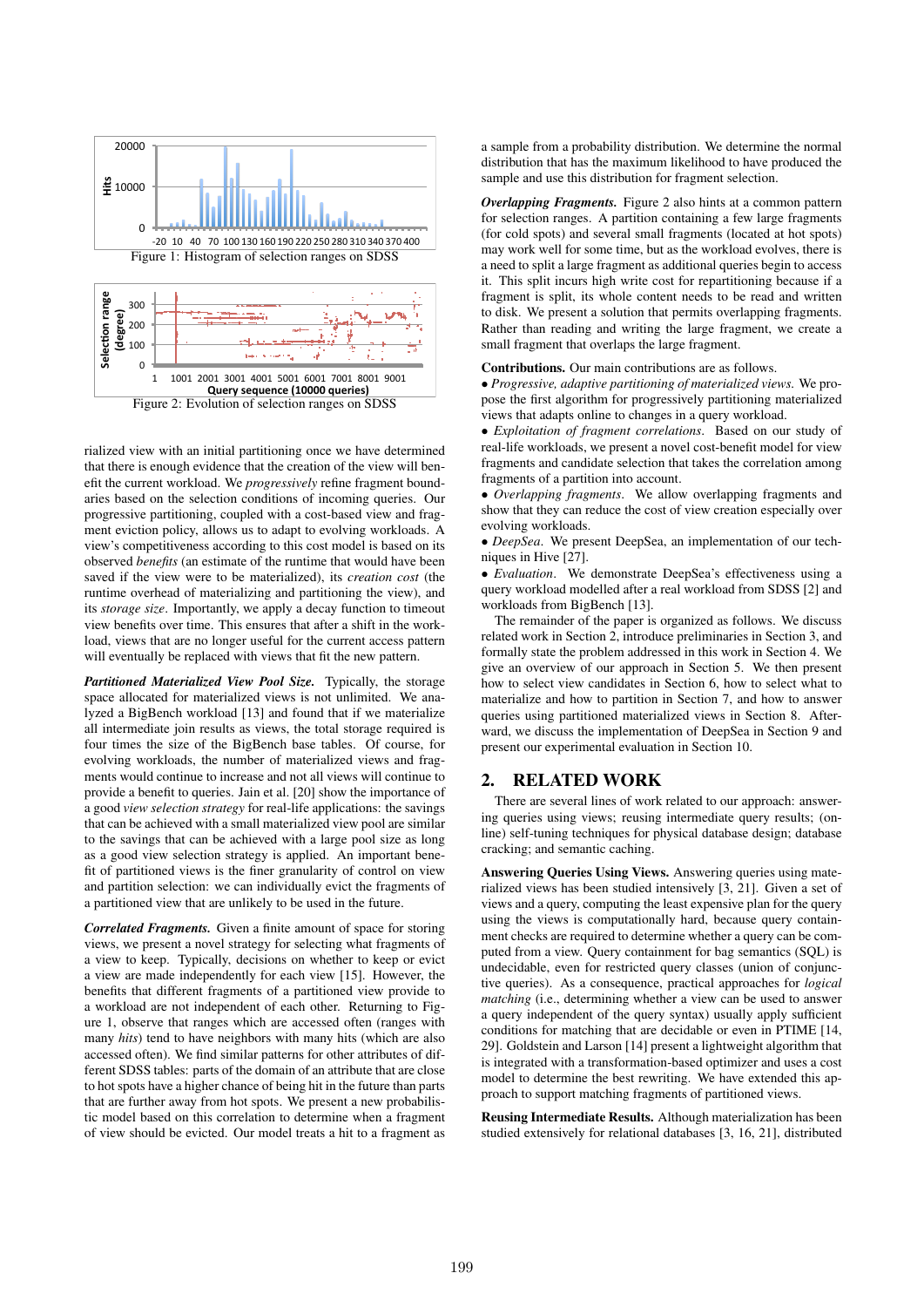systems such as Hadoop have different characteristics that need to be explored and exploited. ReStore [12] materializes intermediate results of MapReduce jobs for reuse in future queries. Perez and Jermaine [24] exploit salient features of SQL-on-Hadoop systems including immutable data, abundant storage to accommodate materialized views, and excessive materialization of intermediate results that enables generating materialized views as a by-product of answering queries. The approach optimizes queries to produce intermediate results that, if materialized as views, would improve performance for past queries. If past queries are indicative of future queries then this would result in a speed up for future queries. We also gather knowledge about a workload to guide materialization, but in addition investigate partitioning for materialized views. The Nectar system [15] caches and reuses results of DryadLINQ/Dryad computations. ReStore and Nectar only perform physical matching, i.e., a view matches a sub-query if they are computed using the same expression. As explained previously, we decide to use logical matching which greatly improves the potential for reuse. Reuse of intermediate query results has also been studied for main memory DBMS such as MonetDB [19, 22]. This approach uses physical matching of operators except for selections where subsumption of range restrictions is considered, e.g., the result of a selection on  $A < 5$  is a superset of the result of a selection on  $A < 3$ , and thus a query with selection  $A < 3$  can be rewritten by using a materialized view whose selection is  $A < 5$ . Similar to ReStore and in contrast to automated materialized view and index selection approaches for relational databases, our approach significantly reduces view creation cost by considering intermediate query results as candidates for materialized view creation. In addition, whenever possible we use intermediate results that are materialized anyways by the MapReduce engine (e.g., at the end of a reduce phase).

Automated Physical Design. Automated tuning [10] is a rich field including: partitioning [23, 25], index selection [6, 26], and materialized view selection [4, 5, 8]. Adaptive index selection creates and drops indexes on-the-fly [6, 26]. Given a constraint on storage space, the idea is to monitor incoming queries and profile the performance gain for each index and then create the most promising ones. Adaptive materialized view selection [4, 5, 8] shares the same philosophy. Both index and materialized view selection use the DBMS optimizer's cost model to evaluate the benefits of an index or view without actually creating it. Bruno and Chaudhuri [9] have explored online index selection that is 3-competitive. However, this bound only holds for single index candidates. In contrast to these approaches we do not assume a sophisticated optimizer. Our solution also repartitions data on-the-fly, as a by-product of query answering. The  $H<sub>2</sub>O$  system [7] supports multiple storage layouts, i.e., *columnar*, *row* and *group of columns*. At run-time, the system decides which layout to use for which part of the data, and continuously evolves the storage layout and data access strategy. In constrast to  $H_2O$ , we focus on horizontal partitioning of data in a distributed environment, and address the size requirement of materialized view pool.

Database cracking. Database cracking [18], i.e., adaptive and progressive indexing, incrementally builds an index structure over a table based on access patterns of queries. There is a rich body of work on enhancements of cracking such as the study of robustness and adaptiveness to dynamic workloads [17]. A similarity between cracking and our approach is that they both incrementally refine physical designs based on selection conditions in queries. In contrast to cracking, DeepSea focuses on horizontal partitioning of materialized views and makes cost-based decisions on whether to refine a partition.

Semantic caching. Semantic caching [11] studies how to reuse subsets of input tables that are stored in a client-side cache. Each entry in the cache is described as a logical constraint (selection condition) providing a semantic description of the content of a cache entry. When a query is submitted to the client and can be answered (partially) using the cache, only a "remainder query" will be sent to the server to fetch the results that do not exist in the client's cache. Similar to DeepSea, intermediate results are reused and are reorganized based on access patterns. However, semantic caching only considers caching of the results of selections over base tables (we consider caching of a view that is partitioned on a selection attribute) and does not allow cached regions to overlap.

#### 3. PRELIMINARIES

We now review the concept of horizontal partitioning. We use  $R$ , S, ... to denote relations, A, B, ... to denote attributes, and  $\mathcal{D}(A)$ to denote the domain of attribute A. We call an attribute A *ordered* if there exists a total order  $\leq_A$  over  $\mathcal{D}(A)$ . Only ordered attributes are considered as keys for horizontal partitioning.

Horizontal Partitioning. Horizontal partitioning splits the tuples of a relation into a set of disjoint fragments - each fragment holds the data for a range of values of the partition key (the attribute on which we partition). The union of these fragments equals the original relation.

DEFINITION 1 (HORIZONTAL PARTITIONING). *Let* R *be a relation and* A *an ordered attribute from* R*'s schema. Consider a set*  $\mathcal{I} = \{I_1, \ldots, I_n\}$  *of intervals where*  $I_i \subseteq \mathcal{D}(A)$ *. The* fragmentation  $\mathbb{P}_{\mathcal{I}}(R.A)$  *of* R *on* A *according to* I *is the set of fragments*  $F_i \subseteq R$  *defined as*  $F_i = \{t \mid t \in R \land t.A \in I_i\}$ . If  $\bigcup_{I \in \mathcal{I}} I = \mathcal{D}(A)$  *and*  $\forall i, j : I_i \cap I_j = \emptyset$  *then*  $\mathbb{P}_{\mathcal{I}}(R.A)$  *is called a horizontal partition.*

|  | tο | tэ |  | $t_{5}$ |  |
|--|----|----|--|---------|--|
|  |    |    |  |         |  |

EXAMPLE 1. Assume a relation R has 6 tuples  $\{t_1, t_2, t_3, t_4,$  $t_5, t_6$  where the value of attribute A for tuple  $t_i$  is *i*. The do*main*  $\mathcal{D}(A)$  *of* A *is*  $\{1, \ldots, 6\}$ *. Consider a set*  $\mathcal I$  *of three intervals*  $I_1 = [1, 2]$ ,  $I_2 = [3, 4]$ *, and*  $I_3 = [5, 6]$  *as shown above. A partitioning based on these intervals would result in fragments*  $F_1 = \{t_1, t_2\}, F_2 = \{t_3, t_4\}, and F_3 = \{t_5, t_6\}.$  The frag*mentation*  $\mathbb{P}_{\mathcal{I}}(R.A)$  *is a horizontal partition of* R *according to* A. Consider a second set of intervals  $\mathcal{I}'$  containing  $I_4 = [1, 4]$ ,  $I_5 = [3, 4]$ *, and*  $I_6 = [5, 6]$ *. The fragmentation according to*  $\mathcal{I}'$  results in fragments  $F_4 = \{t_1, t_2, t_3, t_4\}$ ,  $F_5 = \{t_3, t_4\}$ , and  $F_6 = \{t_5, t_6\}$ . This fragmentation  $\mathbb{P}_{\mathcal{I}'}(R.A)$  is not a horizontal *partition of* R*, because of the overlap between* I<sup>4</sup> *and* I5*. Finally,*  $\mathcal{I}'' = \{I_4, I_6\}$  is again a horizontal partition of R.

Overlapping Partitioning. It is sometimes beneficial to relax the disjointness requirement by allowing fragments to overlap. We call such a fragmentation an *overlapping partitioning*.

DEFINITION 2 (OVERLAPPING PARTITIONING). *Let* R *be a relation and* A *one of its attributes. We call a fragmentation*  $\mathbb{P}_{\mathcal{I}}(R.A)$ *an overlapping partitioning iff*  $\bigcup_{I \in \mathcal{I}} I = \mathcal{D}(A)$ *.* 

EXAMPLE 2. *Figure 3 illustrates why it may be beneficial to allow fragments to overlap. Assume that a query* Q1 *acccesses a range* [a, b] *and that based on this access pattern we have decided*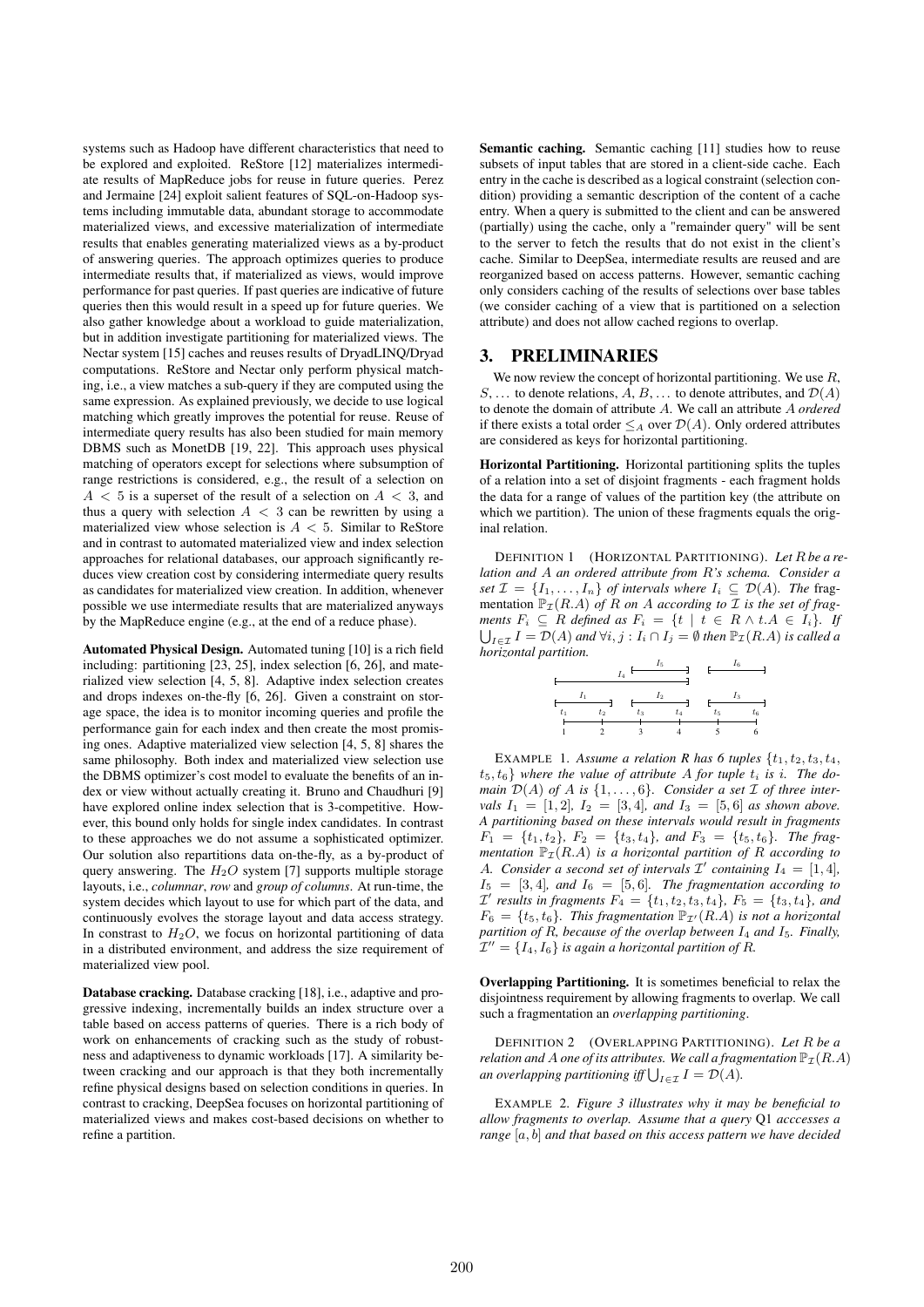

Figure 3: Overlapping fragments in progressive partitioning

*to create a partition with three fragments* [ $l, a$ ]*,* [ $a, b$ ]*, and* ( $b, u$ ]*.* A *subsequent query* Q2 *accesses data in the range* [a ′ , b′ ]*. Note that* b *and* b ′ *are close to each other. Adaptive horizontal partitioning may create four new fragments based on* Q2 *by splitting the previously created fragments into*  $[a, a')$ ,  $[a', b]$ ,  $(b, b']$  *and*  $(b', u]$ *. If we allow fragments to* overlap*, then we can avoid creating the fragment* (b ′ , u] *because no query has accessed data from this fragment yet. Instead, we create a fragment* (b, b′ ] *and keep the fragment* (b, u] *that was created based on* Q1*. This avoids writing a large fragment that may not be accessed by future queries at the cost of additional storage for* (b, b′ ]*.*

### 4. PROBLEM STATEMENT

We now state the problem addressed in this work: how to maintain a set of partitioned views (the *materialized view pool*) in an online fashion in order to maximize query performance.

**Configuration.** A configuration  $C$  models the current content of the materialized view pool. It consists of the set of views  $V$  that are currently in the pool and a mapping  $P$  that associates each view  $V$  and one of its attributes  $A$  with a set of intervals describing the current partitioning of the view on this particular attribute. Note that we permit multiple partitions of a view to be stored in the pool as long as these partitions are on different attributes. We define  $\mathcal{P}(V, A) = \emptyset$  if view V has not been partitioned on attribute A yet.

DEFINITION 3. A configuration C is a pair  $(V, P)$  where V is *the set of views materialized in the pool and* P *is a mapping that associates with each view*  $V \in V$  *and an attribute* A *in the schema of V a set of intervals*  $\mathcal I$  *over the domain*  $\mathcal D(A)$  *of*  $A$ *. We use*  $S(C)$ *to denote the total storage size of the views in configuration* C*.*

Problem Definition. In this work, we assume a query-only workload, i.e., no updates. We address the following problem: given a *workload*  $Q = Q_1, \ldots, Q_n$  of queries to be executed that is unveiled one query at a time and a *pool size limit*  $S_{max}$  (maximal storage to be used for views), choose a sequence of configurations  $\tilde{\mathcal{C}} = C_1, \ldots, C_n$  in order to minimize the total execution time of the workload plus the time spent on view creation  $\text{COST}(Q, C) = \sum_{i=1}^{n} \text{COST}(Q_i, C_i) + \sum_{i=1}^{n-1} \text{COST}(C_i, C_{i+1}).$ Here  $\text{COST}(Q, C)$  denotes the cost of executing query Q given the set of views C and  $\text{COST}(C_i, C_{i+1})$  denotes the cost of creating configuration  $C_{i+1}$  from configuration  $C_i$ . We require  $C_1 = \emptyset$ , i.e., no views have been created before the workload execution. We are interested in a restricted version of this problem where new views and refinements of partitions have to be based on the currently executed query  $Q_i$ , i.e., only views and fragments corresponding to intermediate results of this query  $(\mathcal{V}_{cand}(Q_i))$  and  $\mathcal{P}_{cand}$ , defined in Section 6) are considered as candidates to be added to  $C_{i+1}$ . Given these preliminaries we can state the online partitioned view selection problem as follows.

DEFINITION 4 (ONLINE PARTITIONED VIEW SELECTION). *Given a pool size limit*  $S_{max}$  *and workload*  $Q = Q_1, \ldots, Q_n$  *that is unveiled one query at a time, incrementally determine the sequence of configurations*  $C = C_1, \ldots, C_n$  *that minimizes* 

$$
Cost(Q, C) = \sum_{i=1}^{n} Cost(Q_i, C_i) + \sum_{i=1}^{n-1} Cost(C_i, C_{i+1})
$$

*subject to*

\n- $$
C_1 = \emptyset
$$
\n- $C_{i+1} - C_i \subseteq V_{cand}(Q_i) \cup P_{cand}$  for all  $i \in \{1, \ldots, n-1\}$
\n- $S(C_i) \leq S_{max}$  for all  $i \in \{1, \ldots, n\}$
\n

The online partitioned view selection problem is difficult for several reasons. First, this is an *online* problem: for each incoming query  $Q_i$ , we must decide which partitioned views or fragments to create and which to evict from the pool without knowing the remaining sequence of queries from the workload. There is abundant literature for online algorithms that provide worst-case guarantees. An online algorithm is said to be *k-competitive* if its result is at most of a factor  $k$  worse than the solution computed by an optimal offline algorithm (an algorithm which has access to the whole input). However, the competitiveness factor of such algorithms for search space sizes encountered in our problem are too high to be of any practical relevance. Even if we were to consider the offline version of the problem, we cannot hope for an optimal solution because of the undecidability of query answering with views.

Given these constraints we strive for a principled yet scalable solution that applies a carefully selected set of heuristics for each of the sub-problems of *determining view and partition candidates*, *view and partition selection* (determine the next configuration), and *view and partition matching* (determining whether a partitioned view can be used to answer a query). The main idea underlying our approach is that a solution should take hints provided by queries in the workload into account when deciding which intermediate query results to materialize and how to partition them.

### 5. SOLUTION OVERVIEW

Algorithm 1 gives a high-level view of the approach we use to process a query. The input to the algorithm is a query Q, view configuration  $C$ , and view statistics STAT. In the first step we determine which views and fragments (in the pool or not) can be used to answer the query (Section 8). The result of this step is a set  $Rewr(Q)$  of possible rewritings of the input query which use the views. We then update the statistics kept for partitioned views to record that some views/fragments can be used to answer the query. Afterwards, among the rewritings that only use queries which are currently in the pool  $(C)$  we determine the rewriting  $Q_{best}$  with the lowest expected cost. Now that we have chosen a "plan" for the query (Section 6), we determine which of the intermediate results of the query are viable candidates to be stored as materialized views ( $V_{cand}$ ) and how to partition them ( $P_{cand}$ ). Note that even if a view  $V \in \mathcal{V}_{cand}$  already exists and is partitioned, we may still produce fragment candidates for it (e.g., splitting an existing fragment to create a refined partition). Given such sets of candidates we add them to the set of partitioned views for which we want to keep statistics (using an initial rough estimate of their costs and benefits). The next step, described in more detail in Section 7, is to determine which of these candidates should be materialized during the execution of  $Q_{best}$  and, if necessary, which views to evict from the current configuration  $C$  to make space for these new views (recall that we limit the pool size by  $S_{max}$ ). Once we have selected the views  $V_{sel}$  and fragments  $P_{sel}$  to create, we instrument the query  $Q_{best}$  to materialize intermediate results (and partition them if need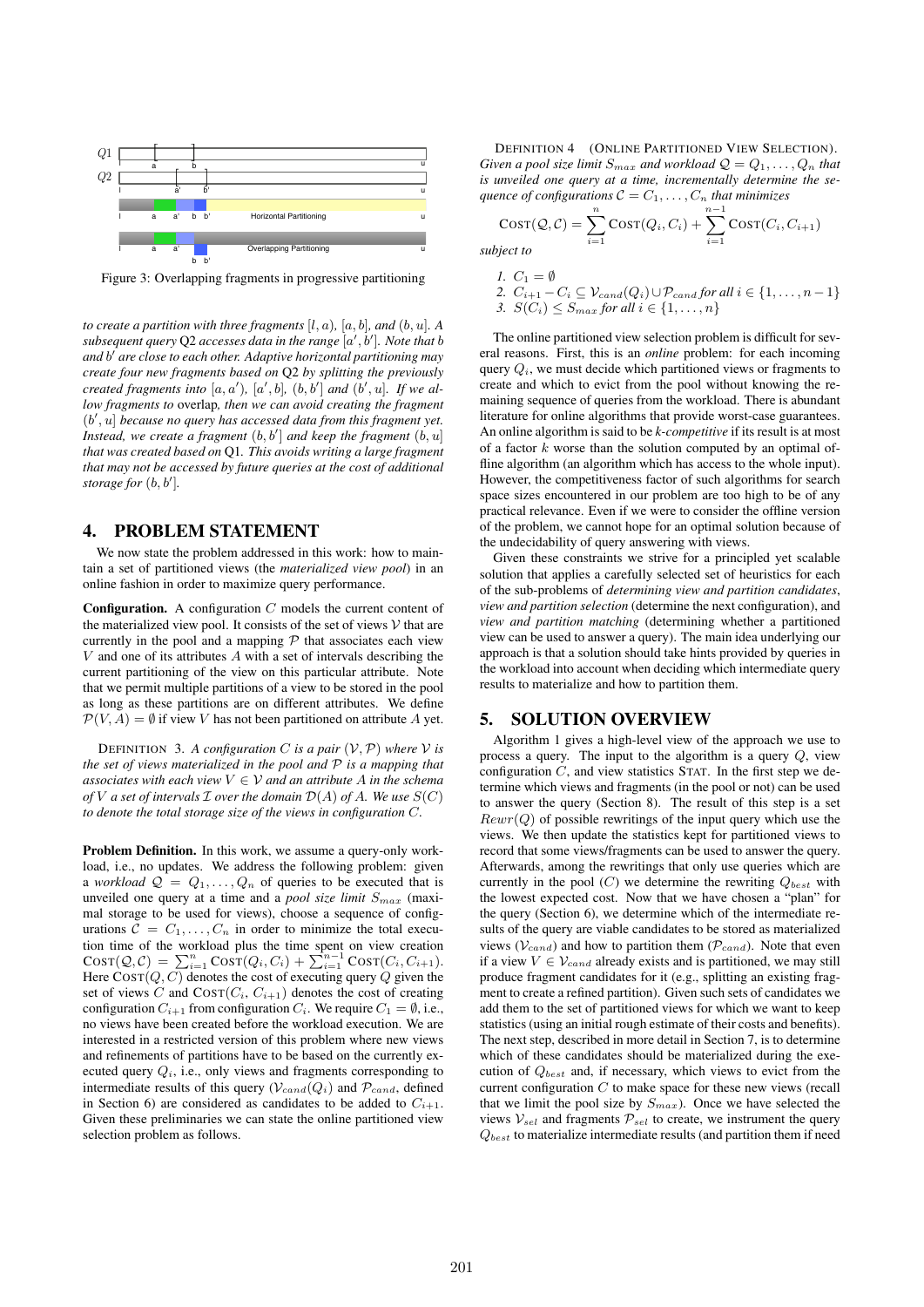Algorithm 1 ProcessQuery  $(Q, C, \text{STAT})$ 

| <b>Input</b> : Query Q, View Configuration C, View Statistics STAT<br><b>Output</b> : Updated configuration $C$ and statistics STAT                                                                                                                                                                                                                                                                                                                                                           |
|-----------------------------------------------------------------------------------------------------------------------------------------------------------------------------------------------------------------------------------------------------------------------------------------------------------------------------------------------------------------------------------------------------------------------------------------------------------------------------------------------|
| 1: $Rewr(Q) = \text{COMPUTEREWRITINGS}(Q, C, \text{STAT})$<br>2: UPDATESTATS( $Rewr(Q)$ , STAT)<br>3: $Q_{best}$ = SELECTREWRITING( $Rewr(Q)$ )<br>4: $(V_{cand}, P_{cand})$ = COMPUTEVIEWCAND( $Q_{best}, C$ , STAT)<br>5: ADDCANDIDATES( $V_{cand}$ , $P_{cand}$ , STAT)<br>6: $(V_{sel}, \mathcal{P}_{sel})$ = VIEWSELECTION( $V_{cand}, \mathcal{P}_{cand}, C$ )<br>7: $Q_{best}^{instr}$ = INSTRUMENTQUERY( $Q_{best}$ , $V_{sel}$ , $P_{sel}$ )<br>8: EXECUTEQUERY $(Q_{best}^{instr})$ |
| 9: UPDATESTATS( $V_{cand}$ , $P_{cand}$ , STAT)                                                                                                                                                                                                                                                                                                                                                                                                                                               |

be). We then execute the instrumented query  $Q_{best}^{instr}$  and return its result to the user. Finally, we update the statistics for all candidates based on the information gained by executing  $Q_{best}$ , e.g., we now have precise measurements for the size of candidate views.

### 6. VIEW AND PARTITION CANDIDATES

We now discuss how our approach determines which views and fragments to create for a given query  $Q$  and configuration  $C$ . Our creation process operates in two steps: first we determine for which views and fragments we have gathered enough evidence to materialize them and then based on this subset of candidates we determine the next configuration based on the "value" of a view or a fragment using the statistics that we keep.

View and Fragment Statistics. For each view or fragment candidate, no matter whether materialized in the pool or not, we store statistics such as its size  $S$ , the estimated cost of creating it (COST), the set of timestamps when this view could have been used to answer a query  $(T)$ , and a list of potential savings associated with each such timestamp  $(B)$ . B and T together with a decay function that times out benefit as mentioned in Section 1, are used to compute the *benefit* of a view. For fragments we only record T and S since the benefit can be inferred based on its size and the saving of the view this fragment belongs to. Similarly, COST of a fragment is determined based on COST for its view.

DEFINITION 5. The view statistics STAT is a triple  $(\mathcal{V}_{\text{STAT}}, \mathcal{P}_{\text{STAT}})$  $(\Sigma)$  where  $V_{\text{STAT}}$  *is a set of views,*  $P_{\text{STAT}}$  *is a mapping as in C that associates each view and attribute in its schema with a set of fragment intervals, and*  $\Sigma$  *maps each view in*  $V_{\text{STAT}}$  *and fragment in*  $\mathcal{P}_{\text{STAT}}$  *to a tuple*  $(S, \text{COST}, T, B)$  *respective*  $(S, T)$ *.* 

### 6.1 View Candidates

We first notice that certain relational operators are less likely to provide results that can be reused or the reuse of such an operator's result would not result in significant performance improvement. We consider the intermediate results of the following operators as candidates: join, aggregation, and projection. Joins are good candidates, because join computation is expensive and join results are likely to be reused. We consider aggregation operators, because the result size of an aggregation is typically small while its input size is large. Thus, we can save large computational cost by paying a small storage and creation cost. Likewise, projections can also reduce the size of their input considerably. We do not consider selections as view candidates, because materializing the input of the selection and partitioning it on the attribute used in the selection is usually more effective than using selections along.

DEFINITION 6 (VIEW CANDIDATES). *For a query* Q *and view configuration C, the set*  $V_{cand}(Q)$  *of view candidates for*  $Q$  *contains all subqueries* Q ′ *of* Q *that fulfill the following conditions:*

- $Q'$  is of the form  $\gamma(Q_1)$ ,  $Q_1 \bowtie Q_2$ , or  $\pi(Q_1)$
- Q ′ *does not exist in* V

### 6.2 Partition Candidates

Similar to our view candidate generation approach, we want to use the characteristics of the current workload to guide the partition candidate generation. Note that we may maintain multiple partitions of the same view on different attributes. Given a current configuration of partitioned views  $C$  and statistics STAT kept for this configuration as well as for candidates, we consider new fragment candidates based on the selection conditions applied by a query. For every conjunction in the condition of a selection, i.e., a selection  $\sigma_{l \leq A \leq u}(Q')$ , which is a subquery of the current query Q, we consider new partition candidates for the view corresponding to  $Q'$ , say  $V$ , based on the selection condition over attribute A. For the following discussions, without loss of generality, we assume  $l \geq \underline{A}$  where  $\underline{A}$  is the lowerbound of the domain of A, and  $u \leq \overline{A}$  where  $\overline{A}$  is the upperbound of the domain of A. It is trivial to replace  $l$  with  $A$  and similar for  $u$  when the above conditions do not hold. We have to distinguish several cases: 1) if we have not materialized  $Q'$  as a view V yet. In this case, we use l and u to split the potential fragments in  $\mathcal{P}_{\text{STAT}}(V, A)$  which contain these points. If we have not yet gathered any intervals for this partition of V yet  $(\mathcal{P}_{\text{STAT}}(V, A) = \emptyset)$ , then we initialize the partition with a single fragment:  $\{D(V, A)\}\$ and then use l and u to split this fragment; 2) if a view V corresponding to  $Q'$  and a partition  $\mathcal{P}(V, A)$ on attribute A already exists, then we again use the end points of the interval defined by the selection condition to consider splits of existing fragments that contain an end point as candidates. For each interval  $I' = [l', u']$  of  $\mathcal{P}(V, A)$  and the interval  $I = [l, u]$ , we create new candidates if either  $l \in I'$  or  $u \in I'$  using l respective u (or both) as split point(s).

DEFINITION 7 (PARTITION CANDIDATES). *Let* Q *be a query,* C *a view configuration, and* STAT *a view statistics. Consider a subquery*  $\sigma_l \leq_{A \leq u}(Q')$  *of*  $Q$  *where*  $Q'$  *corresponds to a view*  $V$  *in* V<sup>S</sup>TAT *and the intervals associated with partitioning* V *on attribute* A (either  $\mathcal{P}(V, A)$  if the view is in the pool or  $\mathcal{P}_{\text{STAT}}(V, A)$  otherwise). We use I to denote  $[l, u]$ . For every interval  $I' = [l', u']$ *from*  $\mathcal{P}(V, A)$  *respective*  $\mathcal{P}_{\text{STAT}}(V, A)$  *we define the set of partition candidates*  $\mathcal{P}_{cand}(V, A, Q')$  *according to*  $V$ *,*  $Q$ *, and*  $Q'$  *as the union of the sets of candidates for every such* I ′ *:*

- 1. There is no overlap between these two intervals, i.e.,  $I' \cap I =$ ∅*. In this case, no candidates are generated.*
- *2. The query selection interval contains the partition interval, i.e.,*  $I' \subseteq I$ *. In this case, no candidates are generated.*
- *3. The query selection interval overlaps the fragment interval from the left, i.e.,*  $l \, < \, l' \, < \, u \, < \, u'$ . In this case, intervals [*l'*, *u*] and  $(u, u')$  are considered as candidates.
- *4. The query selection interval overlaps the fragment interval from the right, i.e.,*  $l' < l < u' < u$ . In this case, intervals  $[i', l]$  and  $[l, u']$  are considered as candidates.
- *5. The query selection interval is contained in the fragment interval, i.e.,*  $I \subset I'$ *. In this case, we consider three intervals as candidates:*  $[l', l)$ *,*  $[l, u]$ *, and*  $(u, u']$ *.*

EXAMPLE 3. *Consider a view*  $V(A, B)$  *that is partitioned on attribute* A *using intervals*  $I_1 = [0, 10]$ ,  $I_2 = (10, 20]$  *and*  $I_3 =$ (20, 30]. For an incoming query  $Q = \sigma_{5 \leq A \leq 25}(V)$  we would con*sider the following candidates. Interval*  $\overline{I} = [5, 25]$  *overlaps with*  $I_1$  *on the right (case 4). Thus, we create candidates*  $[0, 5)$  *and* [5 – 10]. No candidates are generated for  $I_2$  (case 2). Finally, I *overlaps with* I<sup>3</sup> *from the left (case 3) and we generate additional candidates* (20, 25] *and* (25, 30]*.*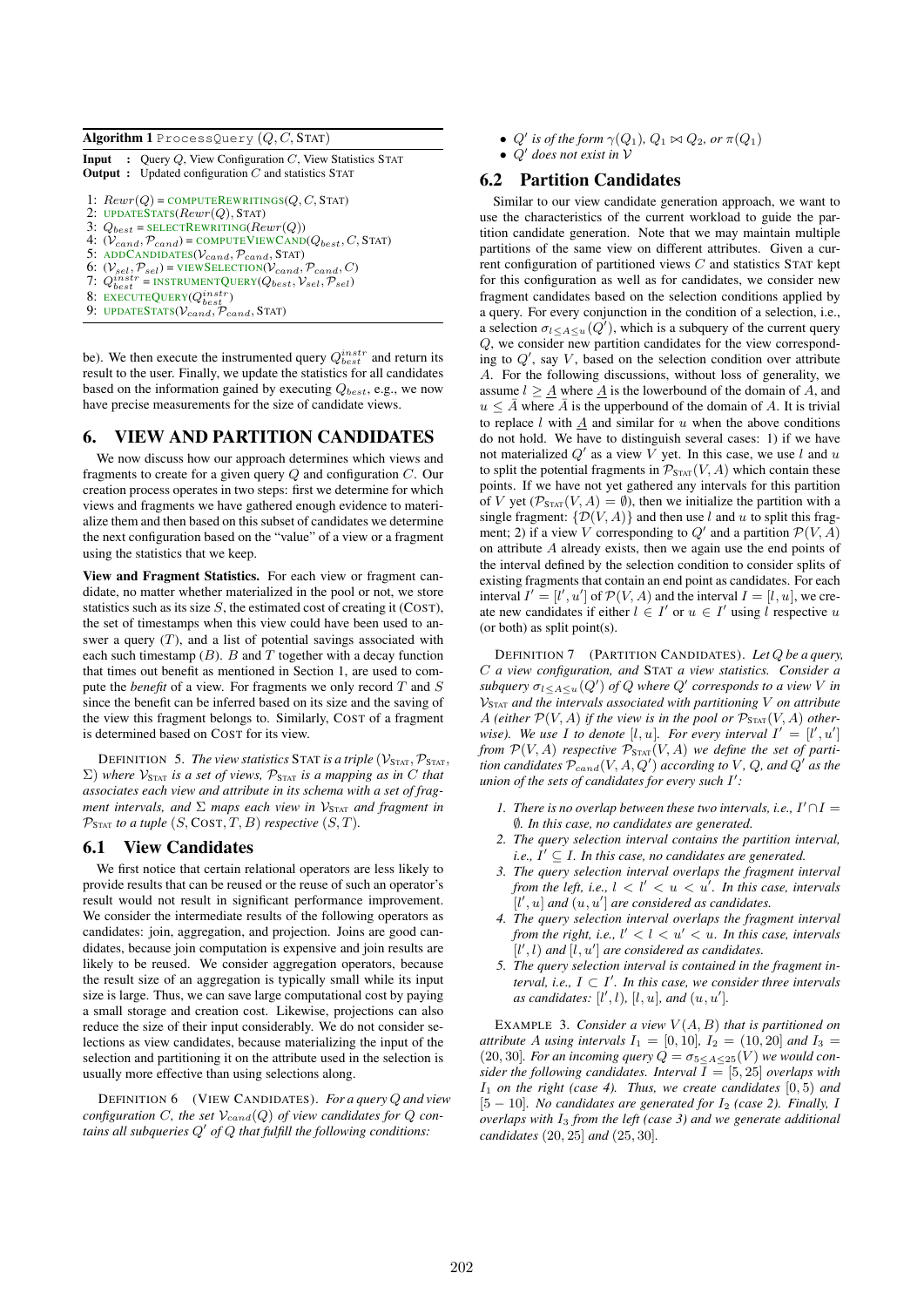

### 7. VIEWS AND PARTITION SELECTION

Our view and fragment selection method consists of two steps: 1) exclude candidates for which we have not gathered enough evidence of their effectiveness in improving the performance of the workload and 2) decide which candidates to materialize and which ones to evict to keep the pool size below the limit  $(S_{max})$ . The second step ranks views and fragments based on their *value* (Φ) as defined below. For each new fragment, we either create it by splitting existing fragments or create it as an overlapping fragment.

## 7.1 Cost and Benefit Model

We use a heuristic cost-benefit model to keep track of the "benefits" of view and fragment candidates. The benefits of a candidate are computed based on the potential savings in query execution time if this candidate would have been used to answer queries from the workload, the cost of creating it, its storage size, and other useful statistics for views and fragments. For candidates that have not been generated yet, we estimate their storage size and creation cost. We use this information to select which candidates to materialize and to decide which candidates to evict to make space for more competitive candidates.

View Statistics. For each view (candidate)  $V$  we keep the following statistics in  $\mathcal{V}_{\text{STAT}}$ : the **storage size**  $S(V)$  occupied by the view, a set of **timestamps**  $T(V)$  when the view was used to answer a query, and the **creation cost** of the view  $\text{Costr}(V)$  (which is initially estimated when we first see this view as a candidate). The creation cost is replaced with the actual cost once the first query containing the view as a subquery has been executed. The same applies to  $S(V)$ .

We compute the accumulated benefit  $\mathcal{B}(V, t_{now})$  for a view at time  $t_{now}$  as follows.  $\mathcal{B}(V, t_{now})$  is the cost we (could) have saved by using the view. The benefit is defined as

$$
\mathcal{B}(V, t_{now}) = \sum_{Q \text{ used } V \text{ at } t} (\text{Cosr}(Q) - \text{Cosr}(Q/V)) \cdot \text{DEC}(t_{now}, t)
$$

where  $\text{COST}(Q)$  is the cost of query Q without using the view,  $\text{COST}(Q/V)$  is the cost of running the query when using view V, and  $\text{DEC}(t_{now}, t)$  is a monotonically decreasing function (in  $t_{now} - t$ ) mapping the current time ( $t_{now}$ ) and time when query Q was executed (t) to a value in [0, 1]. DEC( $t_{now}, t$ ) is used to weight past cost savings by their age. This enables our approach to adapt to a changing workload. In our implementation we use the decay function as defined below which times out any benefit after a threshold  $t_{max}$  and otherwise counts it proportionally based on  $\frac{t}{t_{now}}$ .

$$
\text{DEC}(t_{now}, t) = \begin{cases} 0 & \text{if } (t_{now} - t) > t_{max} \\ \frac{t}{t_{now}} & \text{otherwise} \end{cases}
$$

View Value. Similar to Nectar [15], for each view  $V$  in the pool and candidate in  $V_{\text{STAT}}$  we compute its "value" at time  $t_{now}$  as a cost-benefit ratio  $\Phi(V, t_{now})$ . We use  $\Phi$  during view selection to determine which views should be in the next configuration (views with a higher value are preferred over views of lower value). Using  $\text{COST}(V)$ , the accumulated benefit  $\mathcal{B}(V, t_{now})$ , and size  $S(V)$ , we define  $\Phi(V,t_{now})$  as:

$$
\Phi(V,t_{now}) = \frac{\text{Cosr}(V) \cdot \mathcal{B}(V,t_{now})}{S(V)}
$$

The intuition behind the definition of  $\Phi(V, t_{now})$  is that when a view is expensive to generate or the accumulated benefit of the view is large, its value is high and it is preferred over views with lower value. On the other hand, if the size of the materialized view is large, it is less competitive than other views of smaller size and similar benefits.

Fragment Statistics. Similar to view statistics we also keep separate statistics for every fragment in  $\mathcal{P}(V, A)$  (a partition of view V on attribute A that is in the pool) as well as  $\mathcal{P}_{\text{STAT}}(V, A)$  (a potential fragment candidate which is currently not materialized, but we have considered as a candidate before). For each such interval I (corresponding to a fragment  $F$ ) we maintain the following information: the **storage size** of the fragment  $S(I)$ , its **creation cost**  $COST(I)$ , and a set of **timestamps**  $T(I)$  when the fragment was hit (it was or could have been used to answer a query). These timestamps are used to compute the fragment value in a similar fashion as the view value explained above. We define the cost of creating the fragment to be the same as the cost of creating the partitioned view this fragment belongs to. This is because in order to recompute the fragment if it is not in the pool, we have to recompute the view's query and partition it.

Fragment Value. The value of a fragment is also modeled as a cost-benefit ratio in the same fashion as for views with the exception that benefits are computed as a ratio of the view creation cost and the relative size of the fragment compared to the total size of the view. The accumulated benefit for a fragment  $I$  is computed as

$$
\mathcal{B}(I, t_{now}) = \sum_{Q \text{ used } I \text{ at } t} \left( \frac{S(I)}{S(V)} \cdot \text{COST}(V) \cdot \text{DEC}(t_{now}, t) \right)
$$

and

$$
\Phi(I, t_{now}) = \frac{\text{COST}(V) \cdot \mathcal{B}(I, t_{now})}{S(I)}
$$

Probabilistic Fragment Benefit Model. The definition of the value of a fragment above ignores the fact that fragments in a partition of a view do not exist independent of each other, i.e., two fragments may be "neighbors" (e.g.,  $[0, 10]$  and  $[11, 30]$ ) or may be quite dissimilar (e.g.,  $[0, 10]$  and  $[1000, 1010]$ ). If we treat the hits on fragments we have observed so far in the workload as samples of a probability distribution, then when using these samples to determine the underlying distribution it would be natural to consider "distance" between fragments in the mechanism that determines the distribution. For instance, if we observe a large number of hits on a fragment  $[0, 5]$  and no hits on fragments  $[6, 10]$ as well as [11, 15], then it is still reasonable to assume that fragment [6, 10] which is close to a "hot spot" has a higher likelihood to be used in the future than fragment [11, 15]. Based on this observation, we present a mechanism for adjusting the number of hits per fragment. Define the number of hits  $H(I)$  for a fragment I as  $H(I) = \sum_{Q \text{ used } I \text{ at } t} \text{DEC}(t_{now}, t)$ ). We now define the adjusted number of hits  $H_A(I)$  to compute a more realistic fragment value.

Consider a partition  $\mathbb{P}_{\mathcal{I}}(V.A)$  for a view V. Note that we do not require that all intervals in  $\mathcal I$  are currently in the pool. We keep statistics for each  $I \in \mathcal{I}$  no matter whether materialized or not. Let  $H_{total}$  denote the total hits over all fragments of  $I$  adjusted by our decay function, i.e.,  $H_{total} = \sum_{I \in \mathcal{I}} H(I)$ .  $H_{total}$  is the total number of queries that used at least one fragment from  $\mathbb{P}_{\mathcal{I}}(V.A)$ weighted by  $\text{DEC}(t_{now}, t)$ .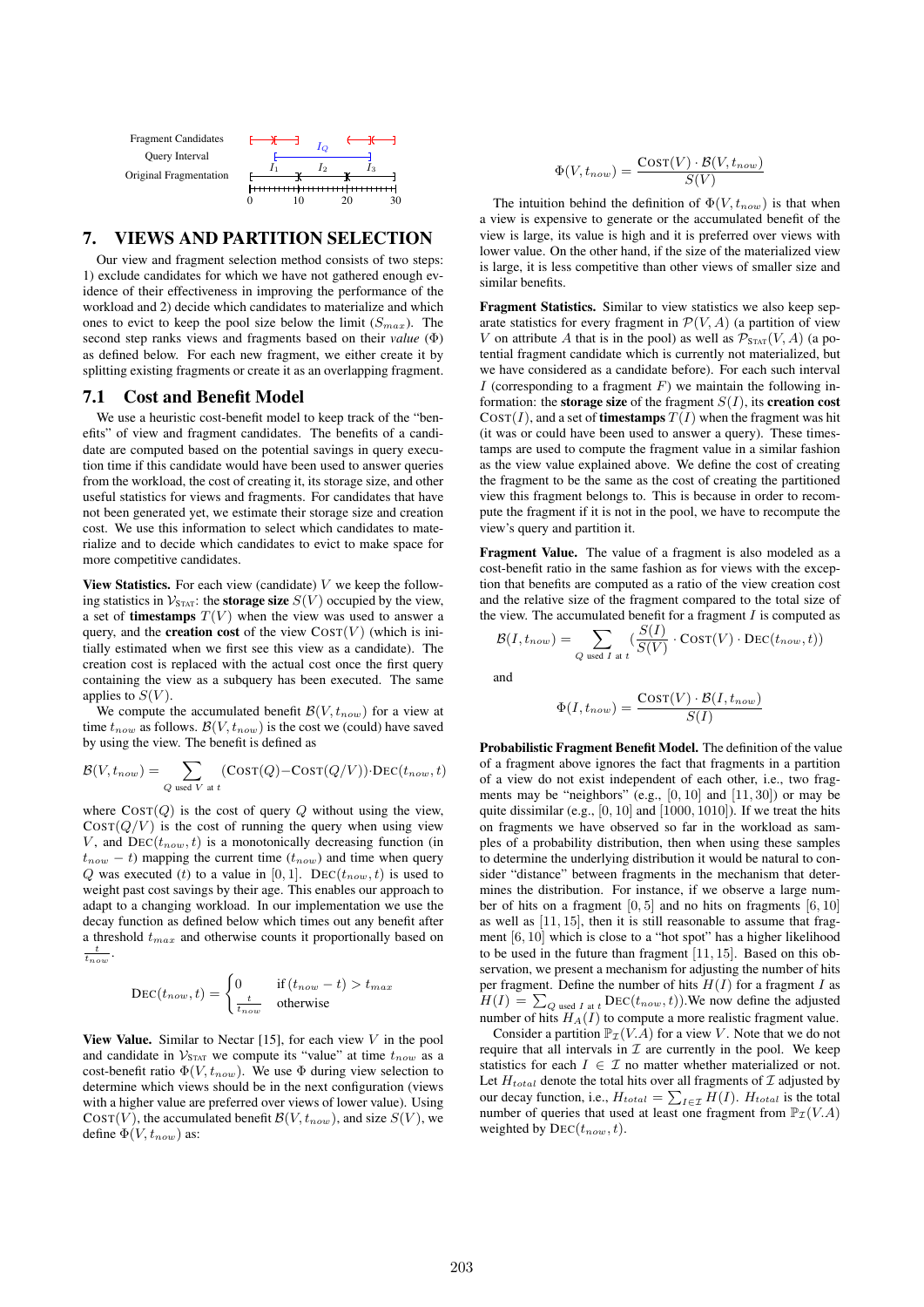Based on the analysis of the real-life workloads presented in Section 1, it is reasonable to assume that a normal distribution underlies accesses to values of an attribute's domain. Thus, given the observed hits for fragments we want to choose the mean  $\mu$  and variance  $\sigma^2$  of a normal distribution such that the resulting distribution best fits the observed hits. Here we apply well-known techniques from statistics for computing the maximum likelihood estimators (MLE) for the mean  $\hat{\mu}$  and variance  $\hat{\sigma}^2$  of normal distributions [28] to do the curve fitting.

We split the domain of attribute A into equi-size intervals  $p_1$ ,  $\ldots$ ,  $p_n$  which we call parts to distinguish them from fragments. We choose a quantification such that no part  $p_i$  is partially contained in an interval  $I \in \mathcal{I}$ . For instance, for a domain [0, 20] if  $\mathcal{I} = \{ [0, 10], [11, 15], [16, 20] \}$  we may choose parts of size 5:  $\{[0, 5], [6, 10], [11, 15], [16, 20]\}.$  Based on the hits recorded for fragments  $I \in \mathcal{I}$  we then determine the hits for each part  $p_i$ . For each fragment, we split the number of hits to this fragment evenly to the parts that are contained in the fragment. Let  $\mathcal{I}' \subseteq \mathcal{I}$  be the intervals containing  $p_i$  and  $\#I$  the number of parts contained in interval *I*. We define  $H(p_i) = \sum_{I \in \mathcal{I}'} \frac{H(I)}{\#I}$ , i.e., summing up the number of hits for each interval containing the part weighted based on the number of parts the interval contains. The likelihood function L for a standard distribution  $N(\mu, \sigma)$  and set of observations  $\{p_1, \ldots, p_n\}$  determines how likely it is that this particular distribution produced the given set of observations. It is defined as:

$$
L(\mu, \sigma^2; p_1, p_2, ..., p_n) = (2\pi\sigma^2)^{-n/2} exp(-\frac{1}{2\sigma^2} \sum_{i=1}^n (p_i - \mu)^2)
$$

By solving the log-likelihood function of the above function we have the maximum likelihood estimator mean and variance:

$$
\hat{\mu}_n = \frac{1}{n} \sum_{i=1}^n p_i \qquad \hat{\sigma}_n^2 = \frac{1}{n-1} \sum_{i=1}^n (p_i - \hat{\mu}_n)^2
$$

The distribution  $N(\hat{\mu}, \hat{\sigma})$  is the normal distribution which is most likely given the observations (it maximizes the likelihood function  $L$ ). Note that we use the adjusted sample variance for the estimator  $\hat{\sigma}_n^2$  because usually we do not expect a very large number of fragments for a view. This is a standard approach in statistics [28].

Note that since the MLE method is inexpensive we repeatedly adapt the estimation during the selection process for each incoming query. Based on the smoothed distribution of value accesses  $N(\hat{\mu}, \hat{\sigma})$  we get from the maximum likelihood method and  $H_{total}$ , the total number of hits over all partitions, we compute the adjusted hits for a fragment  $I = [l, u]$  as:

$$
H_A(I) = H_{total} \cdot (P(x \le u) - P(x \le l))
$$

Here  $P(x \leq c)$  is an estimate (which ignores interval overlap) of how likely an access to a point in the interval  $[-\infty, c]$  is computed over the normal distribution we have estimated using MLE. Note that this technique works for any probability distribution such as a Zipfian distribution or a mixture of distributions as long as it is feasible to compute the MLE of such a distribution given the observations. Here we choose the normal distribution, because it closely resembles the access patterns we have found in the real world workloads we have studied.

#### 7.2 Filtering View and Partition Candidates

Our goal is to only save an intermediate result as a materialized view if this view is likely to be reused in the future and if the benefit of reuse  $\mathcal{B}(V, t_{now})$  will offset the cost  $\text{COST}(V)$  of materializing this view. Thus, the subset of candidates we consider for materialization is:

$$
\mathcal{V}_{sel} = \{ V \mid V \in \mathcal{V}_{cand} \land \text{COST}(V) \leq \mathcal{B}(V, t_{now}) \}
$$

We apply a similar filtering step for fragment candidates. This step is only applied for fragment candidates of existing partitions, i.e., when we decide whether to refine an existing partition based on selection, but not for candidates fragments for partitions which are not in the pool yet. Here we use the total benefits for a fragment computed based on its adjusted hits (using the estimated probability distribution of hits). Consider a candidate fragment  $I_{cand}$  for partition  $\mathcal{P}(V, A)$  that is a candidate for the current query. The cost of creating  $I_{cand}$  depends on which fragments are currently in  $P(V, A)$ . To materialize  $I_{cand}$  we have to read all fragments I such that  $I \cap I_{cand} \neq \emptyset$ , extract data that belongs to  $I_{cand}$  and then store  $I_{cand}$ . While we do not know upfront the actual size  $S(I_{cand})$  for a fragment  $I_{cand}$ , we can estimate it based on the sizes of fragments currently in  $P(V, A)$  that overlap with  $I_{cand}$ . We assume that values are uniformly distributed within each fragment, and thus we can use the relative overlap between  $I_{cand}$  and an intervals in  $\mathcal{P}(V, A)$ to estimate the size as:

$$
S(I_{cand}) = \sum_{I \in \mathcal{P}(V,A): I \cap I_{cand} \neq \emptyset} \frac{\|I_{cand} \cap I\|}{\|I\|} \cdot S(I)
$$

Based on this estimate of the size for a candidate fragment we have not materialized yet (otherwise we would know its size) we estimate the cost of creating the fragment as:

$$
Cost(I_{cand}) = w_{write} \cdot S(I_{cand}) + \sum_{I \in \mathcal{P}(V,A): I \cap I_{cand} \neq \emptyset} w_{read} \cdot S(I)
$$

Here  $w_{read}$  (and  $w_{write}$ ) denote implementation specific constants for reading (respectively, writing) data. In our implementation of Deepsea,  $w_{write}$  is typically much larger than  $w_{read}$  if we store a fragment in HDFS. Given the cost and estimated size, we only consider fragments for which the benefits are larger than the creation cost:

$$
\mathcal{P}_{sel} = \{ I \mid I \in \mathcal{P}_{cand} \land \text{COST}(I) \leq \mathcal{B}(I) \}
$$

### 7.3 View and Fragment Selection

Given the prefiltered set of candidate views  $\mathcal{V}_{sel}$ , we now determine which of them to materialize (admit to the pool). In case this causes the total size of the views and fragments to exceed the limit  $S_{max}$ , we also have to decide which views or fragments to evict from the pool. Note that for selection we treat each fragment of a view independently. That is, the views in the pool do not partake in the selection process, only their fragments. However, candidate views and fragments are treated alike (candidate fragments are only created for partitioned views in the pool and view candidates are only created for views that do not currently exist in the pool). Thus, the set of views and fragments that are considered to be selected for the next configuration are:

$$
ALLCAND = \mathcal{V}_{sel} \cup \mathcal{P}_{sel} \cup \bigcup_{V \in \mathcal{V}, A \in \text{SCHEMA}(V)} \mathcal{P}(V, A)
$$

We rank the elements (views and fragments) in this set based on their value  $\Phi$  (defined in Section 7.1). We then greedily add elements to the new configuration based on their rank.

Let ALLCAND[i] be the i<sup>th</sup> element from ALLCAND according to  $\Phi$  in decreasing order. We keep the first n elements from ALLCAND for the largest n such that  $\sum_{i=0}^{n} S(ALLCAND[i]) \leq$  $\mathcal{S}_{max}$  :

 $C_{i+1} = {\text{ALLCAND}[i] \mid i \in \{0, ..., n\}}$ 

where

$$
n = \underset{j \in \mathbb{N}}{\operatorname{argmax}} (\sum_{i=0}^{j} S(\text{ALLCAND}[i]) \leq S_{max})
$$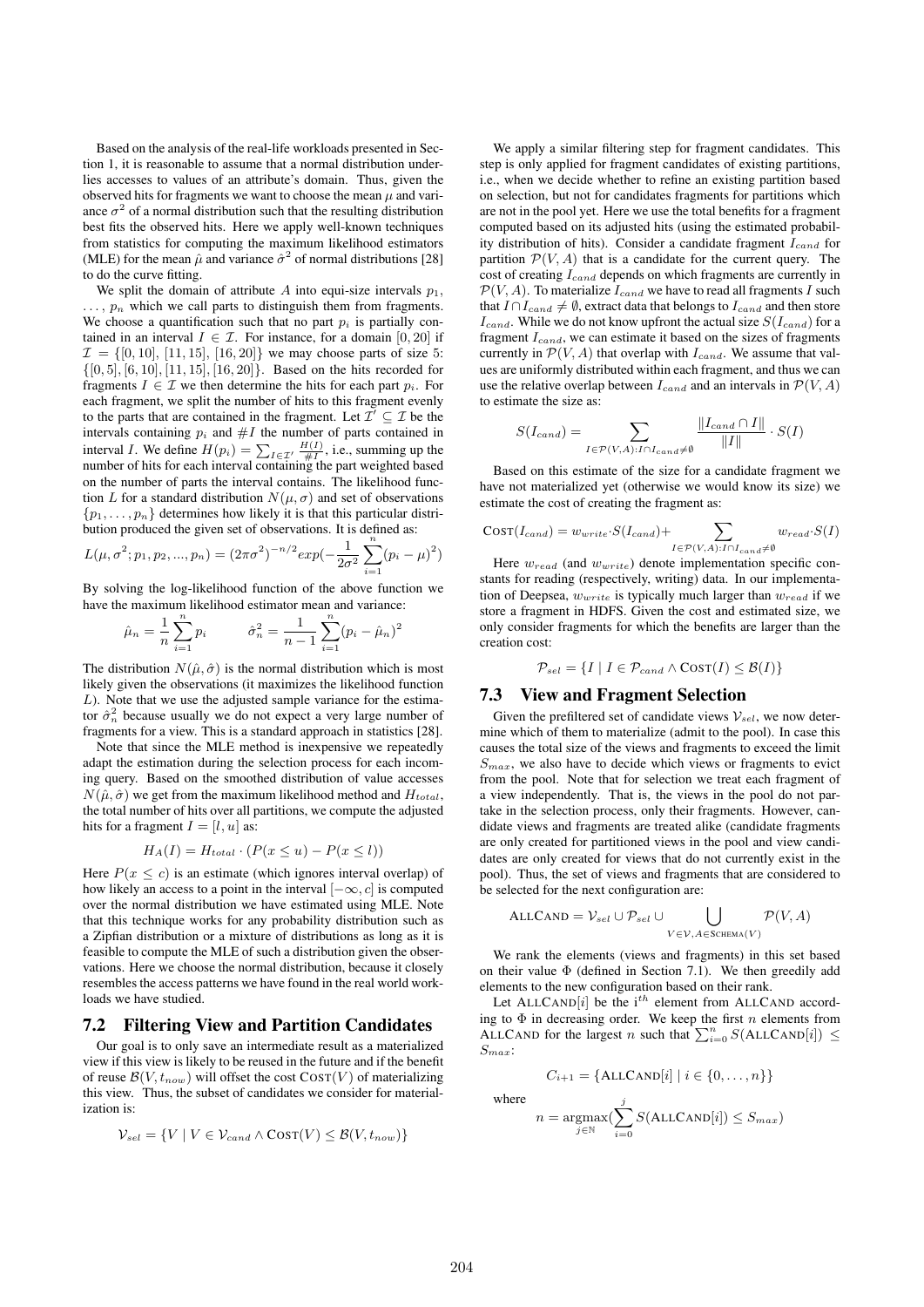## 8. VIEW AND PARTITION MATCHING

The first important step when processing a query Q with our approach is to determine which views (whether in the pool or not) can be used to answer query Q. We call this process *matching*. The purpose of this step is to 1) update the statistics of views and fragments that could be used to answer query  $Q$  and 2) to determine the most efficient way of executing the query given the current configuration. The problem of finding all rewritings of a query Q given a set of views, i.e., queries that use the views and are equivalent to the input query, has often been called *query answering with views*. As mentioned earlier this problem in its full generality is undecidable for the class of queries we are interested in. We adopt a technique from Goldstein and Larson [14] that uses a sufficient condition to determine whether a view can be used to answer a query and indexes views such that this condition can be efficiently tested. We use a modified version of the index structure introduced in this work adapted for partitioned views to speed up matching.

#### 8.1 A Sufficient Condition for Matching

The sufficient matching condition of Goldstein and Larson is checked over a representation of the query and the view (called *signature*) which is mostly independent of syntax, but can nonetheless be constructed from a concrete plan for the query. Signatures abstract away certain syntactic features such as join order. Our logical matching approach compares subqueries of a query with materialized views by computing the signatures for both the view and the subquery, and then checking the sufficient condition of Goldstein and Larson. Thus, we are able to also match parts of a query with a view. The signature of a query consists of the set of relations accessed by the query (*relation classes*), information on join and selection predicates (*attribute equivalence classes*, *selection predicate ranges*, and *remaining selection predicates*), projections, aggregation functions and group-by expressions. We refer the reader to Goldstein and Larson [14] for definitions of these abstractions.

### 8.2 Partition Matching

Once we have determined a rewriting using the views, the next step is to determine which partition of each view included in the rewriting to use and for each partition determine a subset of the fragments to be used. In order to match a fragment and a query, we must first find a match between the view represented by the fragment and the query. Note that a fragment of a view V corresponds to a view  $\sigma_{l \lt A \lt u}(V)$  where A is the attribute on which V is partitioned on, and  $u$  and  $l$  are the boundaries of the fragment.

For every view  $V$  partitioned on  $A$  that is matched against a subquery  $Q'$  of the current query  $Q$ , we determine the restrictions  $Q'$ places on attribute A. This is done by using information about value ranges of selection conditions that are stored in the *Attribute Value Ranges* part of a query's signature (see [14] for a detailed explanation of the signature). Given our definitions of overlapping partitioning, the matching between a set of overlapped fragments and a query selection range is a set cover problem and thus is intractable. We use Algorithm 2 that greedily matches the fragments to a query selection range. Note that we use  $I$  to denote the lower and  $\overline{I}$  to denote the upper bound of an interval I. We look for a set of fragments whose union covers the selection range. We maintain a variable  $u_{covered}$  that stores the upper bound of the region covered so far.  $u_{covered}$  is initialized to the lower bound of the selection range of the query  $u_{\theta}$ . In each iteration of the loop, we greedily add the fragment that has the largest lower bound among the fragments that cover  $u_{covered}$  from the left.

### 8.3 Indexing Partitioned Views

Algorithm 2 Partition Matching Algorithm

|     | 1: <b>procedure</b> PARTITIONMATCHING( $\theta$ , $\mathcal{I}$ )                                                                  |  |  |  |  |  |
|-----|------------------------------------------------------------------------------------------------------------------------------------|--|--|--|--|--|
| 2:  | $u_{\theta} \leftarrow$ Upperbound of $\theta$                                                                                     |  |  |  |  |  |
| 3:  | $l_{\theta} \leftarrow$ Lowerbound of $\theta$                                                                                     |  |  |  |  |  |
| 4:  | $F \leftarrow \emptyset$                                                                                                           |  |  |  |  |  |
| 5:  | $u_{covered} \leftarrow l_{\theta}$                                                                                                |  |  |  |  |  |
| 6:  | while $u_{covered} < u_{\theta}$ do                                                                                                |  |  |  |  |  |
| 7:  | $\mathcal{I}_{cand} \leftarrow \{I \mid I \in \mathcal{I} \land \underline{I} \leq u_{covered} \land \overline{I} > u_{covered}\}$ |  |  |  |  |  |
| 8:  | $I_{cur} = \arg\max_{I \in \mathcal{I}_{cand}} \underline{I}$                                                                      |  |  |  |  |  |
| 9:  | $u_{covered} \leftarrow I_{cur}$                                                                                                   |  |  |  |  |  |
| 10: | $F \leftarrow F \cup \{I_{cur}\}\$                                                                                                 |  |  |  |  |  |
| 11: | end while                                                                                                                          |  |  |  |  |  |
| 12: | return $F$                                                                                                                         |  |  |  |  |  |

When computing matches between a query Q and a set of materialized views, it would be too slow to evaluate the sufficient matching condition over the signatures of all pairs of subqueries of Q and views in the pool. We adapt an in-memory index for view signatures called a filter tree [14] to be able to prune the search space early-on. A node in the tree is represented by a set of (key, pointer) pairs, where the key is a set of values, and the pointer points to a node on the next level. Each level represents one of the signature parts, e.g., the relations accessed by the view. The pointer of a leaf node points to a view. For each view, we store its partition information. For each partition of a view, we store the boundaries and statistics for each of its fragments. Note that we allow multiple partitions for the same view to exist as long as they are on different attributes. The search key for a query  $Q$  is its signature. We also use this index to keep the statistics for view and partition candidates (covered in Section 6).

#### 8.4 Updating View and Partition Statistics

During view matching we update the statistics we keep for each view and its fragments, no matter whether the view or fragment is currently in the pool or not. For every rewriting  $Q_{rewr} \in Rewr(Q)$ let V be a view that has been used in  $Q_{rewr}$  and for each such view  $\mathcal{P}(Q_{rewr}, V, A)$  be the fragments of the partition of V on attribute A that are accessed by  $Q_{rewr}$ . We update the statistics for each such view and its fragments to reflect that it could be used to answer the query Q using the formulas presented in Section 7.1.

### 9. IMPLEMENTATION

DeepSea extends Hive [27], an SQL-on-Hadoop system [1]. While we have chosen Hive, because it is relatively mature, our techniques are applicable for any system that supports declarative querying ontop of shared-nothing dataflow systems.

Query Processing in DeepSea. Figure 4 shows how a query is processed by DeepSea. We use the parser and semantic analyzer of Hive to transform the input query into an abstract syntax tree (AST). The AST is translated into a directed acyclic graph (DAG) of operators (operator tree) and a task DAG (task tree) is generated from the operator DAG. Task DAGs assign operators to map and reduce phases. Our view matching module (see Section 8) rewrites the task DAG by replacing subqueries with references to materialized views or fragments. The rewritten DAG is then transformed into a DAG of MapReduce jobs to form a execution plan. We have implemented a *partition operator* that splits its input based on a list of fragment predicates which determine which input tuple belongs to which fragment. The output for each fragment is routed to a file sink operator that writes the fragment's content to a file.

Simulator. Testing view and fragment selection strategies requires extensive experiments over a large number of diverse workloads.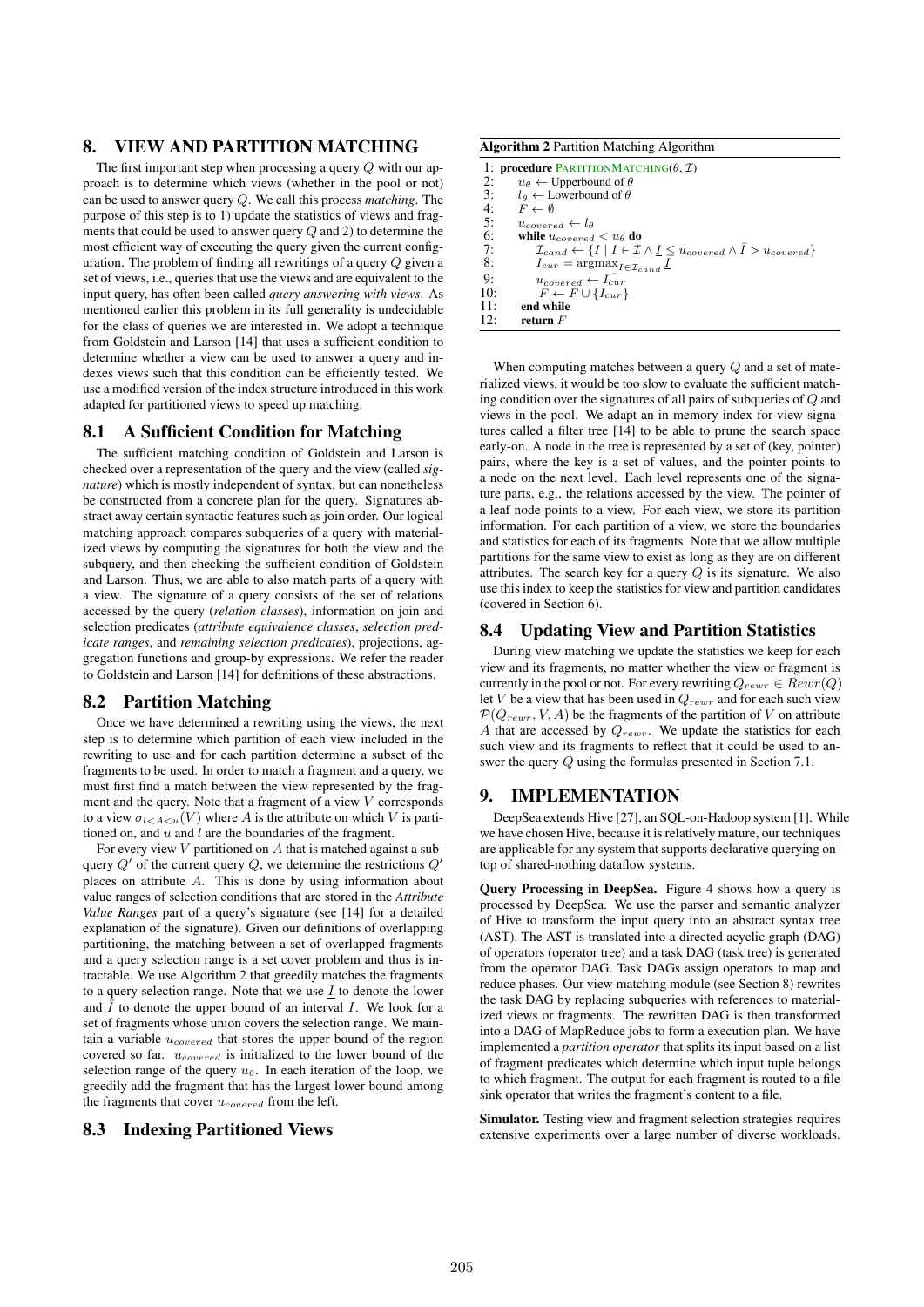

Table 1: Parameters and their values

Since the benefits of partitioned views are more pronounced for large datasets, it is necessary to consider such datasets which results in large query runtimes. To be able to quickly test variations of a workload with different selection conditions ranges we have developed a simulator to study the efficiency of our selection algorithm and compare it to alternative approaches. We run a series of query templates with different selection patterns (introduced in Section 10) and gather statistics such as the storage size of views and fragments as well as the elapsed time. The simulator keeps track of the query template and the selection pattern that is running. It builds the necessary views and partitions based on the selection strategies and the size limit of the materialized view pool. Once sufficient statistics have been gathered for a query template, we estimate the runtime of future executions of a query template using linear regression.

Bounding Fragment Size. There are situations where bounding the size of a fragment (from above or below) may be beneficial. If the access patterns of queries are limited to a small subrange of the domain of an attribute, then our approach may create very large fragments for the parts of the domain that are accessed infrequently. In general it would be beneficial to split such large fragments, because the potential benefit of large fragments is small while the overhead of creating a few medium sized fragments instead is not very high. We approach this problem by limiting the maximal size of the fragments we create relative to the size of a view. We define a threshold  $\phi$  for the relative size of a fragment. When we materialize and partition a view, we split every fragment that is larger than  $\phi \times S(V)$  into smaller, equi-sized fragments. Big data systems are usually built on top of distributed file systems that favors large block sizes. For instance, HDFS has a default block size of 128 MB (or 64 MB depending on the version). We use the file system's block size as the lower bound for fragment size.

### 10. EVALUATION

We evaluate our system using the big data benchmark suite Big-Bench [13]. We demonstrate the overall performance of DeepSea using queries and data distributions that are modeled based on the SDSS workload [2]. This ensures that our evaluation considers important characteristics of real workloads. We also use BigBench to generate a set of synthetic workloads that are tailored to evaluate our major contributions: adaptive and progressive partitioning, exploitation of fragment correlations, and overlapping partitioning.

We generate instances of size 100GB and 500GB, both with uniform distribution, for the synthetic workloads. Table 1 shows parameters that we vary in the experiments as independent variables. The default value for each variable is shown in bold. We use the default value for the experiments unless otherwise mentioned. We consider three different query selectivities: *Small* (S) means that the selection condition returns 1% of the data; *Medium* (M) means that

the selection condition returns 5%; and *Big* (B) means 25%. We use three different distributions for selection conditions of queries: uniform distributed (U), lightly skewed (L), and heavily skewed (H). *Uniform* means that for a fixed interval size, we pick a set of intervals such that the mid-point of the intervals is uniformly distributed. *Lightly skewed* means the mid-point of the selection intervals follows a normal distribution over the domain with a variance set to 7.5% of the domain. *Heavily skewed* also uses a normal distribution, but with the variance set to 0.25% of the domain.

Our evaluation is conducted on a cluster of 32 nodes. One node is a dedicated master node with 8 threads and 48GB memory. Each of the remaining 31 slave nodes has 6 threads, 12GB memory, and a 400GB disk. All results are based on the average of at least three runs, unless mentioned explicitly.

#### 10.1 Workload for a Real-Life Application

We demonstrate two key properties of our system on a real-life application: 1) we compare the performance of DeepSea when there is no size limit for the materialization pool to Hive that does not uses materialization and NP, a materialization strategy that stores each view without partitioning them; 2) we compare the performance of DeepSea when there is a size limit for the pool to stateof-the-art view selection strategies such as the one of Nectar [15].

We create a histogram over the values of attribute ra for the table PhotoPrimary of SDSS. We then generate a BigBench dataset, and for all tables that contain attribute item\_sk use the histogram that we obtained from SDSS attribute ra to sample values for item\_sk. Furthermore, we generate a query workload: we pick ten query templates (Q1, Q5, Q7, Q9, Q12, Q16, Q20, Q26, Q29, Q30) from BigBench that contain joins, and we add a selection on attribute item\_sk to these templates. We randomly pick 1000 selection ranges from the SDSS workload (selections on attribute ra of the table PhotoPrimary, kept in order of the query submission time). Next, we randomly picked a BigBench query template and mapped the selections of SDSS to selections on item\_sk of the BigBench queries. Thus, we obtain a workload of 1000 BigBench queries simulating SDSS access patterns over an SDSS data distribution to evaluate the overall performance of DeepSea.

In this experiment, we compare DeepSea with two baselines. The first is the unmodified Hive system  $(H$  in the graphs). The second is a materialization strategy that does not use partitioning. We call this strategy non-partition (or *NP* in the graphs). This is akin to using a materialization strategy like ReStore [12]. However, in constrast to ReStore which only uses physical matching, *NP* applies our logical matching technique. Figure 5a shows performance results for the 500GB dataset without a pool size limit. Our approach requires only 64.2% of the time of non-partition materialization to execute the whole workload. Materialization without partitioning results in roughly 65.6% of the time of Vanilla Hive.

To evaluate the effectiveness of DeepSea's selection strategy, we compare it with the view selection strategy of Nectar [15]. Nectar does not consider accumulated benefit as a factor. To understand the performance gain due to the use of accumulated benefit in contrast with the other innovations in DeepSea, we extended Nectar's cost-benefit model to include the accumulated benefit of a view or fragment. The modified cost-benefit measure  $N^+$  for views which we call *Nectar*+ is:  $N^+(V) = \frac{\cos(\frac{V}{X}) \times \mathcal{N}(V)}{S(V) \times \Delta T}$  where  $\Delta T$  is the time elapsed since the last access to  $\overrightarrow{V}$  and

$$
\mathcal{N}(V) = \sum_{Q \text{ used } V \text{ at } t} (\text{Cosr}(Q) - \text{Cosr}(Q/V))
$$

For fragments, we adapt our formula from Section 7.1 in a similar fashion by removing the application of the decay function. Fig-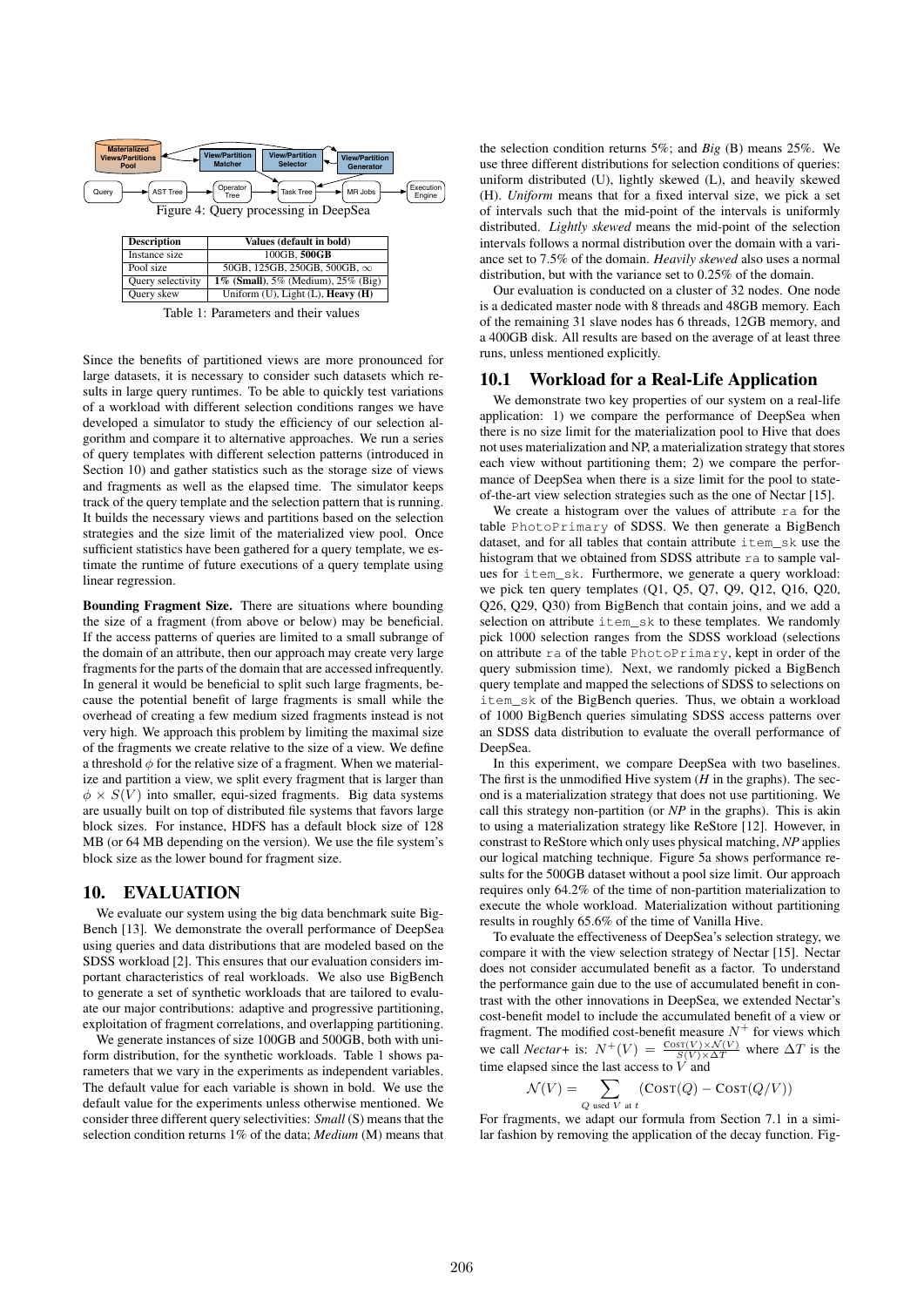

(b) Selection strategies Figure 5: Workload simulating SDSS (1000 queries), 500GB

ure 5b shows results for Nectar (N in the graph), Nectar+ (N+ in the graph), and DeepSea (DS in the graph) for different pool size limits. We observe that Nectar+ consistently outperforms Nectar, and DeepSea consistently outperforms Nectar+. When the size limit of the materialized view pool is relatively large (500GB, which is the total size of all base tables), the difference between Nectar, Nectar+ and DeepSea is marginal. When the size limit is shrunk to 10% of the total size of all base tables, DeepSea shows its strength requiring only ∼ 28% of the time of Nectar (20% faster than Nectar+) and being 30% faster than Vanilla Hive. DeepSea keeps fragments that can improve the overall performance in the pool, because they are neighbors of more frequently accessed fragments. Nectar and Nectar+, however, evict these fragments because of their low hit count. When the pool limit is decreased to 5% of the total database size, all three techniques perform poorly (worse than original Hive with no materialization (Figure 5a)). This is because with such a small materialized view pool, all three strategies evict fragments that are accessed earlier and admit fragments that are accessed more recently. Since evicted fragments may be accessed soon after eviction, there is an "oscillation" in the pool with extra working being done for the materialization and little or no gain seen from this extra work.

### 10.2 Adaptive and Progressive Partitioning

To understand the benefits of partitioning strategy, we compare DeepSea with equi-depth partitioning (E in the graphs or E followed by a number indicating the number of fragments). Equidepth is a simple, non-adaptive and non-progressive alternative to DeepSea's partitioning approach. To evaluate the benefit of progressive partitioning standalone, we tease out the benefits of using DeepSea which is workload aware.

For this experiment, we do not bound the size of the largest fragment. We use instances of query template Q30 and vary the selection condition of this query to produce workload sequences where  $Q30$ <sub>1</sub> denotes the i<sup>th</sup> query in a sequence.

First we generate a sequence of queries that has small selectivity and is heavily skewed as defined at the beginning of this section. Figure 6 shows the cost of partitioned view creation and the cost for queries that reuse fragments. Figure 6a shows that when the number of generated fragments increases, the cost for creating and partitioning the view increases as well. In Figure 6b, we notice that if the same number of fragments are generated by both approaches (6 fragments in this experiment), equi-depth performs worse than DeepSea because of the larger size of fragments that must be read during query evaluation. Increasing the number of generated fragments for equi-depth reduces the average runtime for the following queries. However, when we set the number of fragments to be relatively large (60 fragments), performance decreases. Small fragment size affects performance negatively, because a large number of files has to be read and data is unevenly distributed among tasks. Figure 6c shows the cumulative time for the query sequence.

In addition to better performance, DeepSea also differs from equi-depth partitioning in terms of the execution of MapReduce

jobs on the cluster. We analyze cluster utilization for the queries that reuse the generated fragments by running the default query sequence on the default dataset. Besides noticing the time needed in DeepSea is about 20% less than equi-depth, the number of map tasks issued to the Hadoop engine is about 40% to 50% more for equi-depth. The reason is that the fragments used by equi-depth to answer the query are larger than the ones used by DeepSea. Thus, the Hadoop engine issues more map tasks to parallelize the read as much as possible. This indicates that equi-depth uses more resources than DeepSea to answer the same queries.

We now investigate how characteristics of the workload affect the performance of DeepSea compared to non-adaptive partitioning approaches such as equi-depth. In addition to measuring time for running a workload of 10 such queries, we also project the time (using linear regression) for 100 queries. Figure 7 shows the performance of materialization without partitioning (NP), materialization using an equi-depth partition of a fixed size (E), and our Deep-Sea approach using workload-aware partitioning (DS) compared to Hive on a 500GB dataset. The settings are indicated by concatenating the abbreviations for the selectivity and query-skew settings, for example, ML stands for medium selectivity and a lightly skewed distribution over the selection ranges.

Figure 7a shows that both partitioning techniques (DeepSea and equi-depth) perform well compared to Hive and non-partition materialization in all experiments. When the selectivity is large, (indicated by B), our partition techniques can save 50 to 60% compared to Hive. For medium (M) selectivity, the partition techniques can save 60 to 70% and for small (S) selectivity the partition techniques can save 70 to 80%. Materialization alone without partitioning (NP) provides only a 15 to 25% improvement over Hive.

For uniformly distributed selections, DeepSea, as expected, does not provide a performance improvement over an equi-depth strategy (E). This is because equi-depth is tailored for such a distribution and the adaptive techniques of DeepSea do not pay off. However, for lightly skewed and heavily skewed selections, DeepSea has a noticeable advantage (up to 30%) over equi-depth partitioning. The performance of DeepSea increases and that of equi-depth decreases when introducing more skew (switching from uniformly distributed to lightly skewed and heavily skewed workloads). This is because we use the same number of fragments for DeepSea and equi-depth. When the workload is more and more skewed, there are fewer and smaller fragments needed by DeepSea to get the same benefit achieved by equi-depth.

Most optimizers will push down selections for reducing the size of intermediate results. Our materialization strategy requires that selections are not pushed down and hence we incur a performance hit initially. But even for small selectivities, this cost is quickly amortized over a workload. To understand when the additional work DeepSea does (by not pushing selections) is worth the cost, we plot the number of queries needed to recoup the cost of Deep-Sea in Figure 7b. Notice that for both DeepSea and equi-depth partitioning, the cost of not pushing a selection is recouped at almost the same point unless the workload is heavily skewed and includes queries with a large selectivity (requesting large portions of the data) in which case DeepSea has an advantage.

#### 10.3 Exploitation of Fragment Correlations

We now compare our selection strategy that exploits fragment correlations against Nectar's strategy that is oblivious of such correlations. We use a workload that consists of ten queries (template Q30) that have big selectivity and are heavily skewed followed by another ten queries (also template Q30) that have small selectivity and are heavily skewed. We use a 500GB dataset with the pool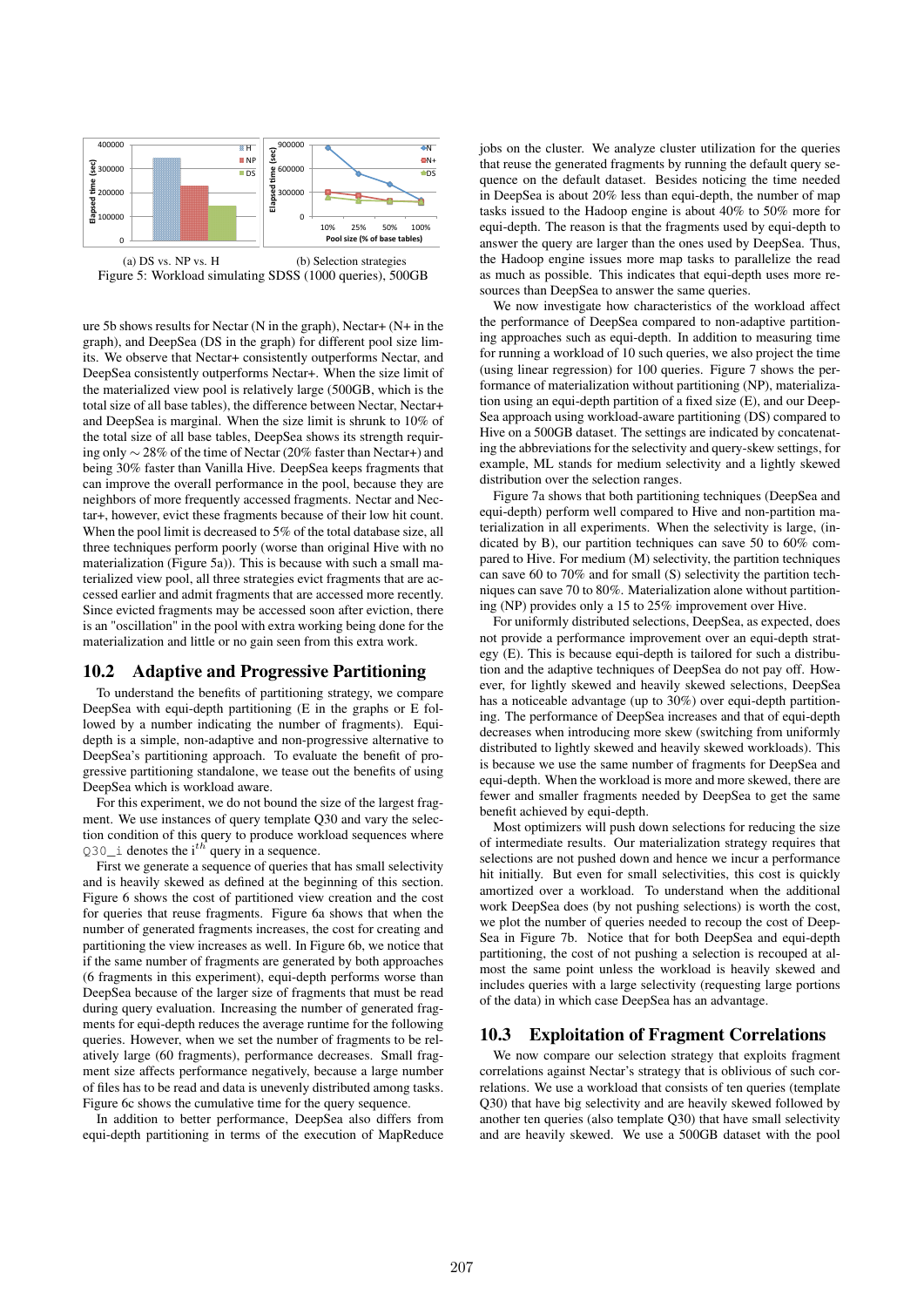

Figure 6: Comparing equi-depth vs. adaptive partitioning (DeepSea) over workload using 10 instances of query template Q30, 100GB



(b) # of queries needed to recoup materialization cost Figure 7: Varying selectivity and skew, Q30, 500GB

size limit set to 7GB. Figure 8a shows that DeepSea benefits from smoothing the distribution of hits to fragments from the same partition and, thus, is more likely to keep fragments that are similar to frequently accessed fragments.

Recall that we smoothen the distribution of hits over an attribute's range by fitting it to a normal distribution. Figure 8 shows how the performance of our approach is affected by the distribution underlying the selections in a workload. DeepSea significantly outperforms Nectar's selection strategy if the real hits follow a normal distribution. Importantly, it does not perform worse than Nectar if the selection ranges follow a radically different distribution (Zipf).



Figure 8: Selection ranges following Normal resp. Zipf distribution

# 10.4 Overlapping Partitioning

A key benefit of overlapping partitioning is that it writes less data when repartitioning for certain patterns that we observe in real-life applications frequently. In order to compare overlapping partitioning with horizontal partitioning, we generate a workload sequence of 30 queries from template Q30 with small selectivity and heavy skew. The selections of Q30\_1 to Q30\_10 have a midpoint of 20,000, the selections of Q30\_11 to Q30\_20 have a midpoint of 40,000, and the selections of Q30\_21 to Q30\_30 have a midpoint of 60,000. The domain of the selection attribute is [0, 400,000]. We generate this workload to simulate the common query selection pattern that we have observed in SDSS.



We are switching the pattern between Q30\_10 and Q30\_11 and between Q30\_20 and Q30\_21. Figure 9 shows that overlapping partitioning is more robust against changes in the workload, because it avoids writing a fragment that extends from the current upper bound of the selections to the upper bound of the domain that has not been queried yet.

We also generated a workload with 200 queries using query template Q5, all of which have big selectivity and are heavily skewed. The selection ranges for the first 100 queries were sampled from one distribution while the selection ranges for the next 100 queries follow a different distribution. Running this workload on the 100GB dataset, we compare against materialization without partitioning (NP in the graph), equi-depth partitioning with 5 fragments (E-5 in the graph) and DeepSea with no repartitioning (NR in the graph). Figure 10a shows for changing workloads, DeepSea outperforms the non-progressive approach that never repartitions by 7% and equi-depth partitioning by 27%. Figure 10b shows the cumulative time of DeepSea normalized to the cumulative time of the NR approach (no repartitioning), from query 101 (the first query following the new distribution) to query 200. DeepSea performs worse than NR for the first 30 queries because of the cost of repartitioning. This cost, however, is amortized by the subsequent queries.



(a) Cumulative time (b) Cumulative time ratio (DS/NR) Figure 10: Adaptation to workload changes, Q5, 100GB

### 11. CONCLUSIONS

DeepSea is the first adaptive, progressive, workload-aware approach for automatic materialization and partitioning of views. Our